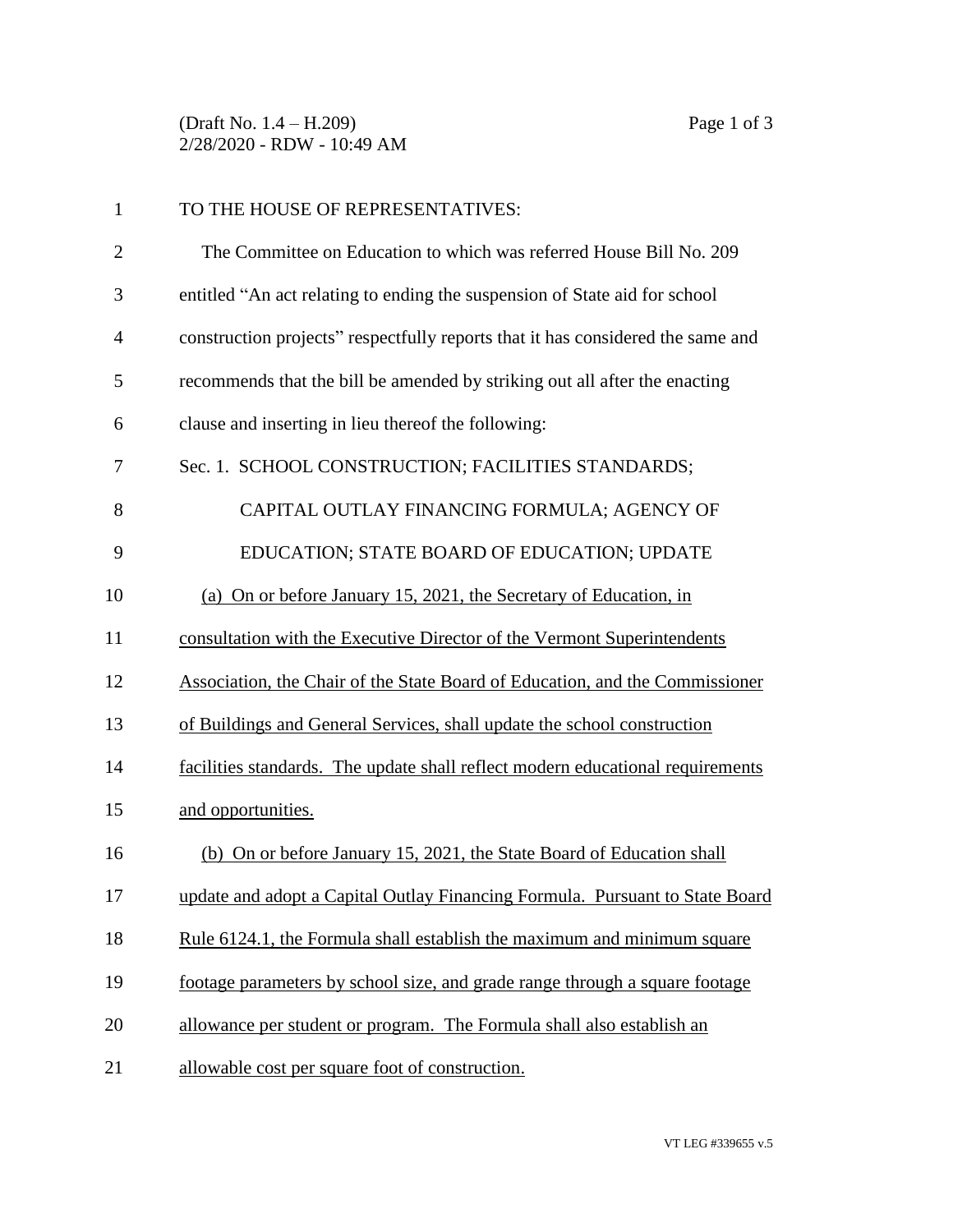(Draft No. 1.4 – H.209) Page 2 of 3 2/28/2020 - RDW - 10:49 AM

| $\mathbf{1}$   | Sec. 2. SCHOOL FACILITIES CONDITIONS ANALYSIS; AGENCY OF                           |
|----------------|------------------------------------------------------------------------------------|
| $\overline{2}$ | EDUCATION; DEPARTMENT OF BUILDINGS AND GENERAL                                     |
| 3              | <b>SERVICES</b>                                                                    |
| 4              | (a) On or before February 15, 2021, the Secretary of Education, in                 |
| 5              | coordination with the Commissioner of Buildings and General Services, shall        |
| 6              | issue a request for proposal for a school facilities conditions analysis to inform |
| 7              | the Agency of Education of the statewide school facilities needs and costs.        |
| 8              | The analysis shall include a review of both school facilities conditions and       |
| 9              | space needs.                                                                       |
| 10             | (b) The Secretary of Education shall contract with an independent third            |
| 11             | party to conduct the analysis described in subsection (a) of this section. The     |
| 12             | analysis shall be completed on or before June 15, 2023.                            |
| 13             | (c) The amount of $$1,500,000.00$ is appropriated from the Education Fund          |
| 14             | to the Secretary of Education to conduct the analysis described in this section.   |
| 15             | (d) As used in this section, "school" has the same meaning as in 16 V.S.A.         |
| 16             | § 3447.                                                                            |
| 17             | Sec. 3. SCHOOL CONSTRUCTION FUNDING; AGENCY OF                                     |
| 18             | <b>EDUCATION; REPORT</b>                                                           |
| 19             | (a) On or before December 15, 2023, the Secretary of Education, in                 |
| 20             | consultation with the State Treasurer and the Executive Director of the            |
| 21             | Vermont Bond Bank, shall submit a report to the House Committees on                |